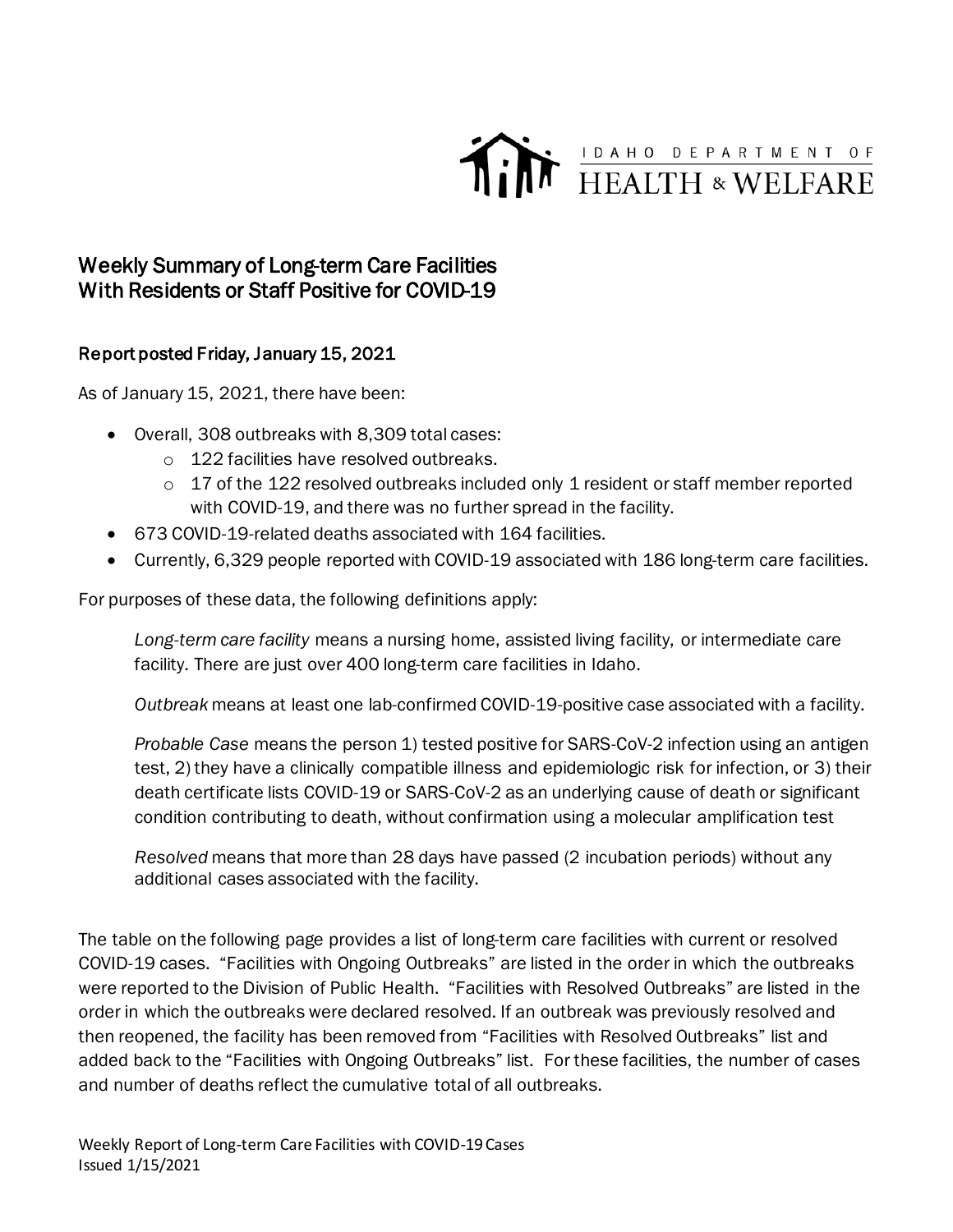

## Long-term Care Facilities with Current or Resolved COVID-19 Cases

| #              | <b>Facility Name</b>                                          | City                                     | County            | Number of<br>Lab-Confirmed<br>and/or<br>Probable<br><b>Cases Among</b><br>Residents and<br><b>Staff</b> | Number<br>of<br><b>Deaths</b> |
|----------------|---------------------------------------------------------------|------------------------------------------|-------------------|---------------------------------------------------------------------------------------------------------|-------------------------------|
|                |                                                               | <b>Facilities with Ongoing Outbreaks</b> |                   |                                                                                                         |                               |
| $\mathbf{1}$   | <b>Creekside Transitional Care</b>                            | Meridian                                 | Ada               | 81                                                                                                      | 9                             |
| $\overline{2}$ | <b>Terraces of Boise</b>                                      | <b>Boise</b>                             | Ada               | 30                                                                                                      | $\overline{1}$                |
| 3              | Edgewood Spring Creek - Overland                              | <b>Boise</b>                             | Ada               | 16                                                                                                      | 4                             |
| 4              | Cascadia of Boise                                             | <b>Boise</b>                             | Ada               | 54                                                                                                      | 4                             |
| 5              | Touchmark at Meadow Lake Village                              | Meridian                                 | Ada               | 117                                                                                                     | 10                            |
|                | Garden Plaza of Valley View -<br>Valley View Nursing & Rehab  | <b>Boise</b>                             | Ada               | 106                                                                                                     | 10                            |
| 6              | Garden Plaza of Valley View -<br><b>Bridge at Valley View</b> | <b>Boise</b>                             | Ada               | 47                                                                                                      | 5                             |
| $\overline{7}$ | Meadow View Nursing & Rehab                                   | Nampa                                    | Canyon            | 131                                                                                                     | $\overline{7}$                |
| 8              | <b>Willow Park Senior Living</b>                              | <b>Boise</b>                             | Ada               | 44                                                                                                      | $\overline{7}$                |
| 9              | Arbor Village at Hillcrest                                    | <b>Boise</b>                             | Ada               | 46                                                                                                      | $\mathbf 0$                   |
| 10             | Arbor Valley of Cascadia                                      | <b>Boise</b>                             | Ada               | 69                                                                                                      | 3                             |
| 11             | Veranda Senior Living - Paramount                             | Meridian                                 | Ada               | 17                                                                                                      | $\mathbf 0$                   |
| 12             | <b>Brookdale Twin Falls</b>                                   | <b>Twin Falls</b>                        | <b>Twin Falls</b> | 33                                                                                                      | 3                             |
| 13             | Grace Assisted Living - Nampa                                 | Nampa                                    | Canyon            | 45                                                                                                      | $\overline{7}$                |
| 14             | LaCrosse Health & Rehab                                       | Coeur d'Alene                            | Kootenai          | 114                                                                                                     | 12                            |
| 15             | Franklin County Transitional Care                             | Preston                                  | Franklin          | 60                                                                                                      | $\overline{2}$                |
| 16             | Life Care Center of Idaho Falls                               | <b>Idaho Falls</b>                       | <b>Bonneville</b> | 40                                                                                                      | 4                             |
| 17             | Yellowstone Group Home #1                                     | <b>Idaho Falls</b>                       | <b>Bonneville</b> | 32                                                                                                      | $\mathbf 0$                   |
| 18             | <b>Teton Post-Acute Care and Rehab</b>                        | <b>Idaho Falls</b>                       | <b>Bonneville</b> | 25                                                                                                      | $\mathbf 0$                   |
| 19             | <b>Serenity Transitional Care</b>                             | <b>Twin Falls</b>                        | <b>Twin Falls</b> | 37                                                                                                      | $\mathbf 0$                   |
| 20             | <b>Karcher Estates</b>                                        | Nampa                                    | Canyon            | 62                                                                                                      | $\overline{4}$                |
| 21             | Sunny Ridge                                                   | Nampa                                    | Canyon            | 30                                                                                                      | $\mathbf 0$                   |
| 22             | <b>Temple View Transitional Care</b>                          | Rexburg                                  | Madison           | 30                                                                                                      | $\mathsf{O}$                  |
| 23             | <b>Edgewood Castle Hills</b>                                  | <b>Boise</b>                             | Ada               | 31                                                                                                      | 1                             |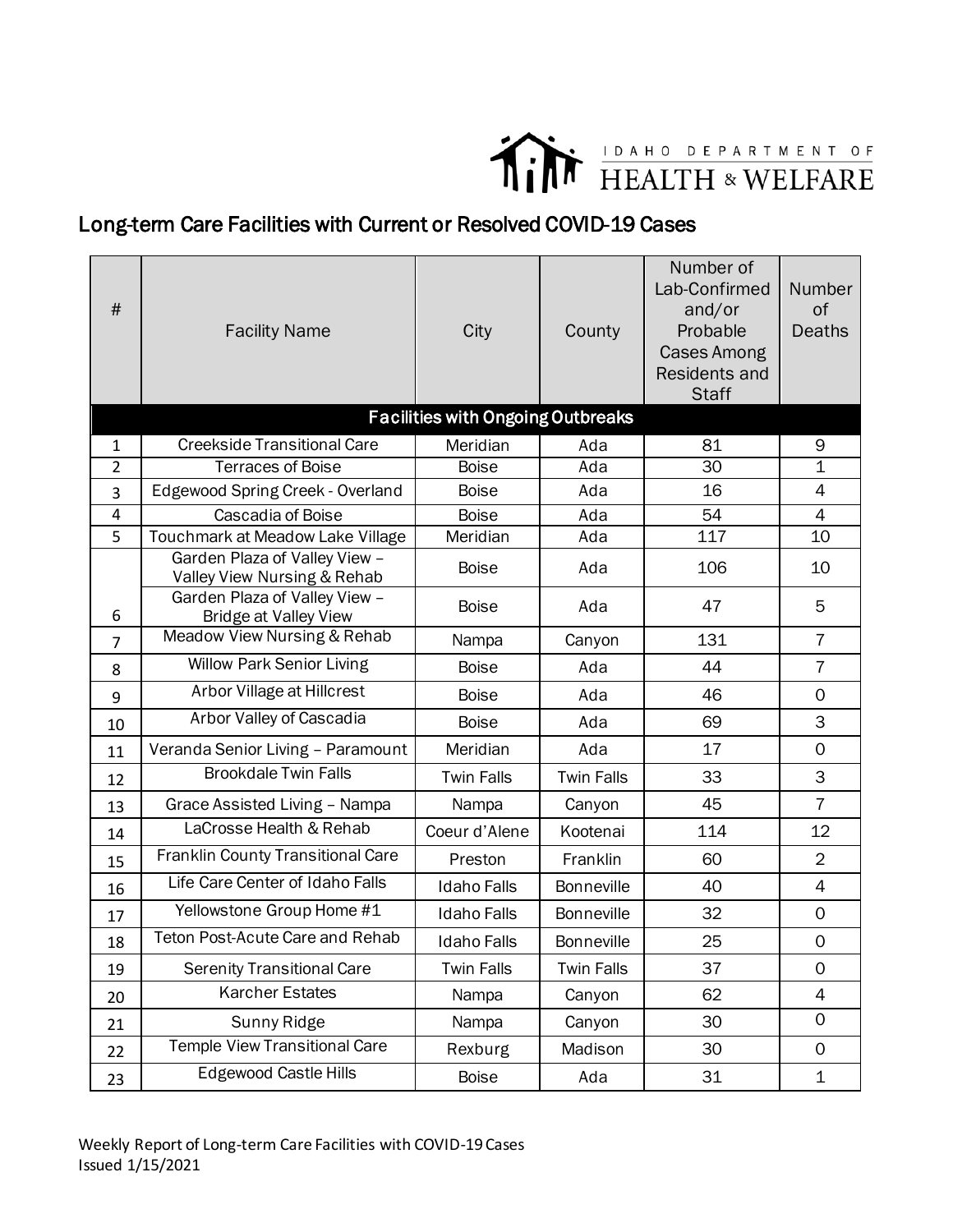| #  | <b>Facility Name</b>                            | City               | County             | Number of<br>Lab-Confirmed<br>and/or<br>Probable<br><b>Cases Among</b><br>Residents and<br><b>Staff</b> | Number<br>of<br><b>Deaths</b> |
|----|-------------------------------------------------|--------------------|--------------------|---------------------------------------------------------------------------------------------------------|-------------------------------|
| 24 | Grace Assisted Living - Fairview<br>Lakes       | Meridian           | Ada                | 75                                                                                                      | 9                             |
| 25 | Fairwinds - Sand Creek                          | <b>Idaho Falls</b> | <b>Bonneville</b>  | 13                                                                                                      | $\mathbf 1$                   |
| 26 | Antelope Creek Living Center                    | Darlington         | <b>Butte</b>       | 11                                                                                                      | $\mathbf 0$                   |
| 27 | Caring Hearts Assisted Living                   | Pocatello          | Bannock            | 26                                                                                                      | 3                             |
| 28 | Parke View Rehab                                | <b>Burley</b>      | Cassia             | 68                                                                                                      | $\overline{2}$                |
| 29 | Life Care Center of Sandpoint                   | Sandpoint          | Bonner             | 26                                                                                                      | 4                             |
| 30 | <b>Edgewood Spring Creek Eagle</b><br>Island    | Eagle              | Ada                | 48                                                                                                      | 4                             |
| 31 | Heritage Senior Living                          | Preston            | Franklin           | 45                                                                                                      | 5                             |
| 32 | State Veterans Home - Pocatello                 | Pocatello          | Bannock            | 15                                                                                                      | $\mathbf 0$                   |
| 33 | Twin Falls Care of Cascadia                     | <b>Twin Falls</b>  | <b>Twin Falls</b>  | 34                                                                                                      | $\overline{0}$                |
| 34 | Cove of Cascadia                                | <b>Bellevue</b>    | <b>Blaine</b>      | 36                                                                                                      | $\mathbf 0$                   |
| 35 | Homestead Assisted Living - St.<br>Anthony      | St. Anthony        | Fremont            | 32                                                                                                      | 3                             |
| 36 | <b>Rigby Country Living Center</b>              | Rigby              | Jefferson          | 6                                                                                                       | $\mathbf 0$                   |
| 37 | Good Samaritan - Idaho Falls<br>Village         | <b>Idaho Falls</b> | <b>Bonneville</b>  | 34                                                                                                      | $\mathbf 1$                   |
| 38 | <b>Promontory Point Rehabilitation</b>          | Ammon              | Bonneville         | 19                                                                                                      | $\mathbf 1$                   |
| 39 | Shaw Mountain of Cascadia                       | <b>Boise</b>       | Ada                | 69                                                                                                      | 6                             |
| 40 | State Veterans Home - Boise                     | <b>Boise</b>       | Ada                | 114                                                                                                     | 12                            |
| 41 | <b>Advanced Health Care of Coeur</b><br>d'Alene | Coeur d'Alene      | Kootenai           | 45                                                                                                      | 5                             |
| 42 | Cascadia of Nampa                               | Nampa              | Canyon             | 137                                                                                                     | 11                            |
| 43 | Life Care Center of Coeur d'Alene               | Coeur d'Alene      | Kootenai           | 48                                                                                                      | 3                             |
| 44 | New Beginnings Community Living                 | <b>Bonneville</b>  | <b>Idaho Falls</b> | 21                                                                                                      | $\mathbf 0$                   |
| 45 | Caribou Memorial Living Center                  | Soda Springs       | Caribou            | 26                                                                                                      | 4                             |
| 46 | <b>Elegant Residential Living</b>               | Pocatello          | Bannock            | 35                                                                                                      | $\overline{2}$                |
| 47 | Swan Falls Assisted Living                      | Kuna               | Ada                | 58                                                                                                      | 3                             |
| 48 | Monte Vista Hills                               | Pocatello          | Bannock            | 64                                                                                                      | 5                             |
| 49 | <b>Syringa Chalet Nursing Facility</b>          | Blackfoot          | Bingham            | 14                                                                                                      | 0                             |
| 50 | MorningStar Senior Living of Boise              | <b>Boise</b>       | Ada                | 40                                                                                                      | $\mathbf 0$                   |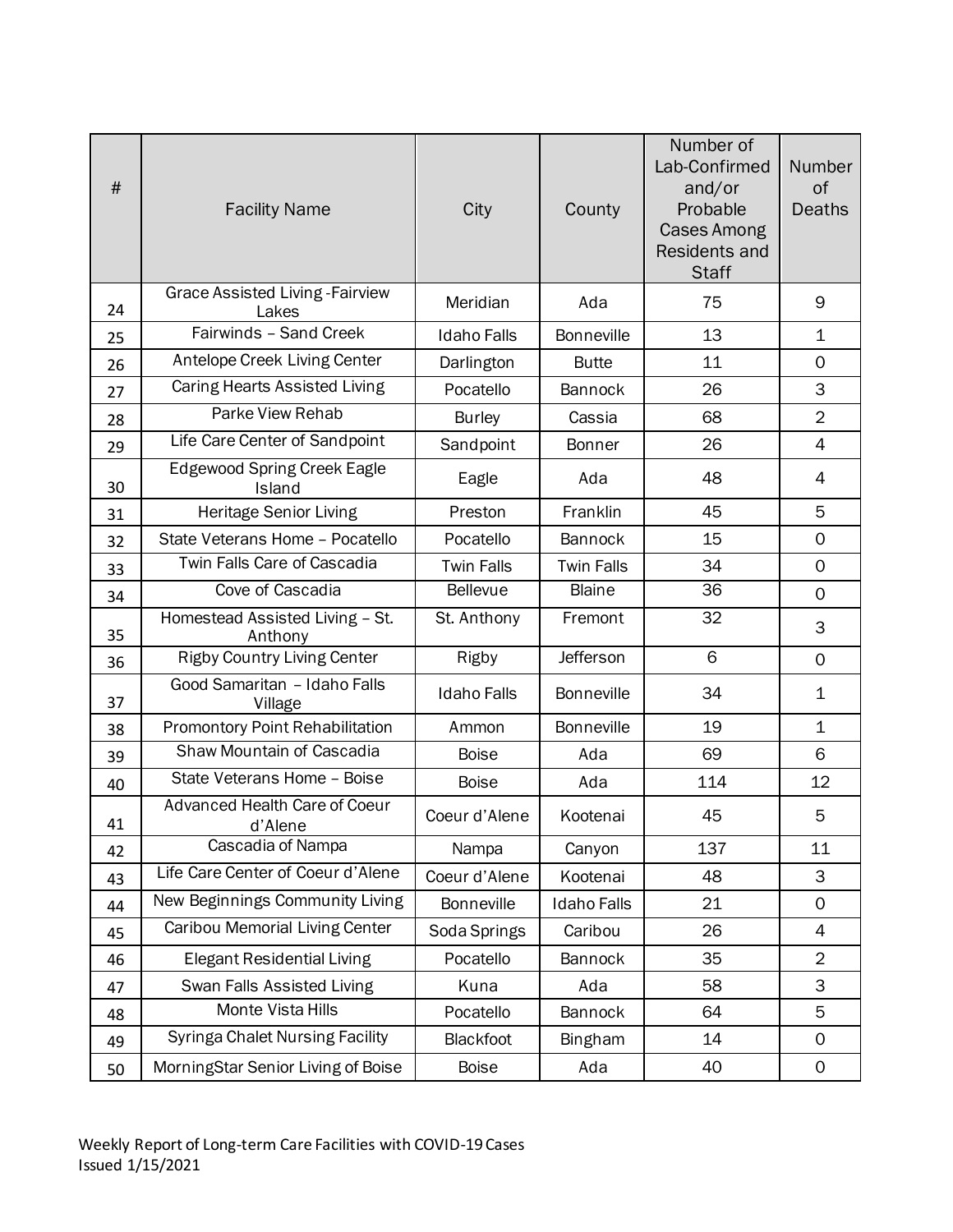| #  | <b>Facility Name</b>                                    | City               | County            | Number of<br>Lab-Confirmed<br>and/or<br>Probable<br><b>Cases Among</b><br>Residents and<br><b>Staff</b> | Number<br>of<br><b>Deaths</b> |
|----|---------------------------------------------------------|--------------------|-------------------|---------------------------------------------------------------------------------------------------------|-------------------------------|
| 51 | <b>Edgewood Spring Creek Memory</b><br>Care - Five Mile | <b>Boise</b>       | Ada               | 56                                                                                                      | 12                            |
| 52 | Discovery Rehab and Living                              | Salmon             | Lemhi             | 5                                                                                                       | $\mathbf 0$                   |
| 53 | Parkwood Meadows                                        | <b>Idaho Falls</b> | Bonneville        | $\overline{7}$                                                                                          | $\mathbf 0$                   |
| 54 | <b>Edgewood Plantation Place</b>                        | <b>Boise</b>       | Ada               | 44                                                                                                      | 8                             |
| 55 | <b>Lincoln Court Retirement</b><br>Community            | <b>Idaho Falls</b> | <b>Bonneville</b> | 120                                                                                                     | 7                             |
| 56 | Coeur d'Alene Health and Rehab of<br>Cascadia           | Coeur d'Alene      | Kootenai          | 51                                                                                                      | $\overline{2}$                |
| 57 | Canyon West of Cascadia                                 | Caldwell           | Canyon            | 130                                                                                                     | 9                             |
| 58 | McCall Rehab and Care Center                            | <b>McCall</b>      | Valley            | 24                                                                                                      | $\mathbf 0$                   |
| 59 | Bennett Hills Rehab & Care Center                       | Gooding            | Gooding           | 40                                                                                                      | 3                             |
| 60 | Bear Lake Memorial Skilled Nursing                      | Montpelier         | Bear Lake         | 19                                                                                                      | $\mathsf{O}$                  |
| 61 | Rose Terrace Cottages                                   | Coeur d'Alene      | Kootenai          | 20                                                                                                      | $\overline{4}$                |
| 62 | Ashley Manor - Cloverdale                               | <b>Boise</b>       | Ada               | 10                                                                                                      | $\mathbf 1$                   |
| 63 | <b>Meridian Meadows</b>                                 | Meridian           | Ada               | 6                                                                                                       | $\mathbf 0$                   |
| 64 | Lenity Senior Living                                    | Caldwell           | Canyon            | 38                                                                                                      | 3                             |
| 65 | Good Samaritan Society - Moscow<br>Village              | <b>Moscow</b>      | Latah             | 23                                                                                                      | $\mathbf 1$                   |
| 66 | Life Care Center of Lewiston                            | Lewiston           | Nez Perce         | 91                                                                                                      | 22                            |
| 67 | Advanced Health Care of Lewiston                        | Lewiston           | Nez Perce         | 32                                                                                                      | $\mathbf 1$                   |
| 68 | Lewiston Transitional Care of<br>Cascadia               | Lewiston           | Nez Perce         | 61                                                                                                      | 3                             |
| 69 | Clearwater Health & Rehab of<br>Cascadia                | Orofino            | Clearwater        | 38                                                                                                      | 3                             |
| 70 | The Canyons Retirement<br>Community                     | <b>Twin Falls</b>  | <b>Twin Falls</b> | 61                                                                                                      | 11                            |
| 71 | <b>Homestead Assisted Living Rexburg</b>                | Rexburg            | Madison           | 62                                                                                                      | 10                            |
| 72 | Payette Healthcare of Cascadia                          | Payette            | Payette           | 14                                                                                                      | 0                             |
| 73 | Communicare #3 Pond                                     | <b>Boise</b>       | Ada               | 14                                                                                                      | $\mathbf 0$                   |
| 74 | <b>Highland Estates</b>                                 | <b>Burley</b>      | Cassia            | 19                                                                                                      | $\overline{0}$                |
| 75 | Legends Park Assisted Living                            | Coeur d'Alene      | Kootenai          | 4                                                                                                       | $\mathbf 0$                   |
| 76 | Renaissance at Coeur d'Alene                            | Coeur d'Alene      | Kootenai          | 6                                                                                                       | $\mathbf 1$                   |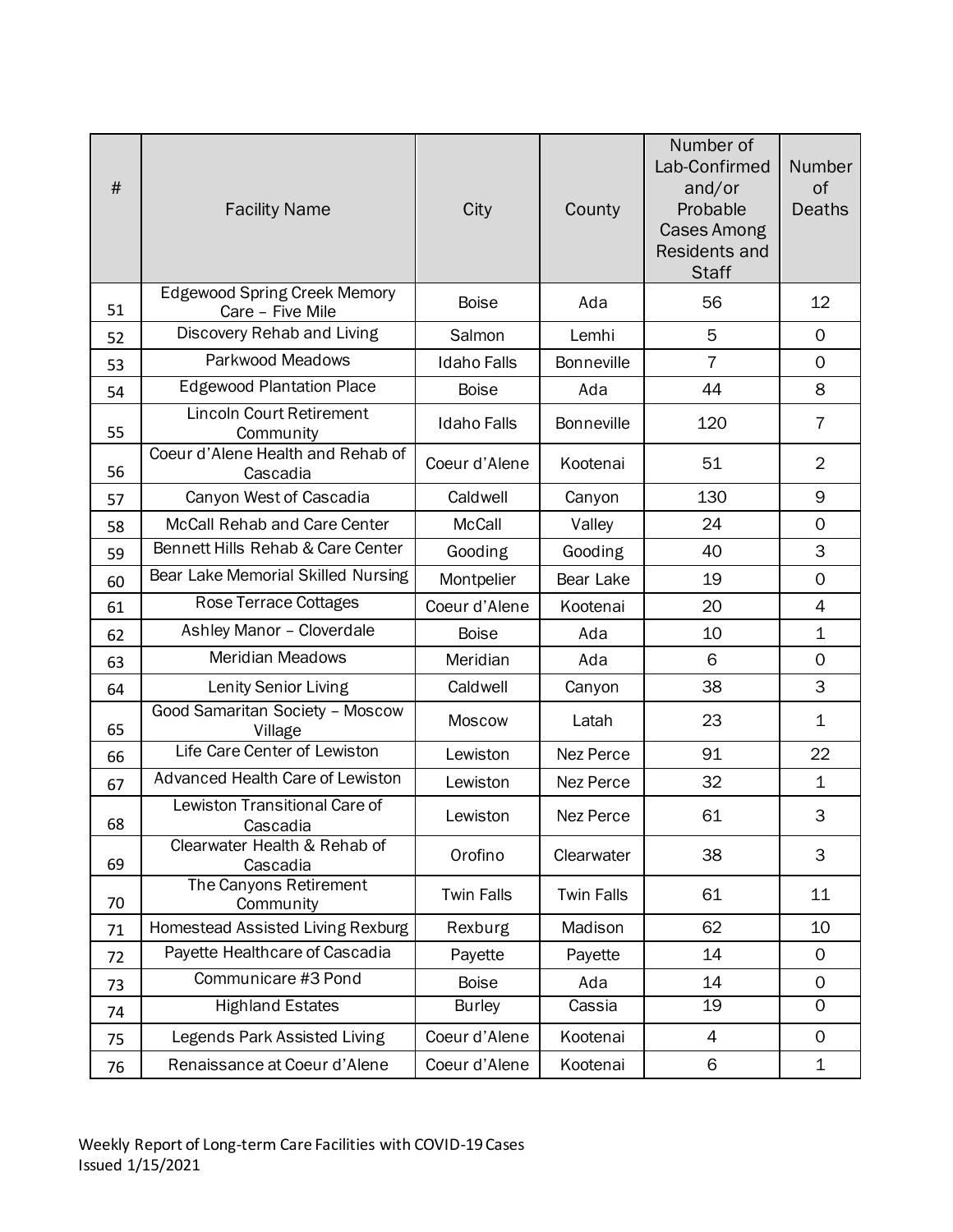| #  | <b>Facility Name</b>                                     | City               | County            | Number of<br>Lab-Confirmed<br>and/or<br>Probable<br><b>Cases Among</b><br><b>Residents and</b><br><b>Staff</b> | Number<br>of<br><b>Deaths</b> |
|----|----------------------------------------------------------|--------------------|-------------------|----------------------------------------------------------------------------------------------------------------|-------------------------------|
| 77 | State Veterans Home - Lewiston                           | Lewiston           | Nez Perce         | 22                                                                                                             | $\Omega$                      |
| 78 | <b>Brookside Landing</b>                                 | Orofino            | Clearwater        | 33                                                                                                             | $\mathbf 1$                   |
| 79 | Southwest Idaho Treatment Center                         | Nampa              | Canyon            | 49                                                                                                             | $\mathbf 0$                   |
| 80 | Grace Assisted Living at Englefield<br>Green             | <b>Boise</b>       | Ada               | 60                                                                                                             | 3                             |
| 81 | Ashley Manor - Cory Lane (formerly<br>AarenBrooke Place) | <b>Boise</b>       | Ada               | 41                                                                                                             | $\overline{2}$                |
| 82 | Orchards of Cascadia                                     | Nampa              | Canyon            | 70                                                                                                             | 6                             |
| 83 | <b>Cottages of Boise</b>                                 | <b>Boise</b>       | Ada               | 4                                                                                                              | $\mathbf 0$                   |
| 84 | Alpine Meadows Assisted Living                           | Meridian           | Ada               | 5                                                                                                              | $\mathbf 0$                   |
| 85 | <b>Wellspring Meadows</b>                                | Hayden             | Kootenai          | 11                                                                                                             | 1                             |
| 86 | Garden at Orchard Ridge                                  | Coeur d'Alene      | Kootenai          | 17                                                                                                             | $\mathbf 0$                   |
| 87 | Desano Place Assisted Living                             | Jerome             | Jerome            | 18                                                                                                             | 4                             |
| 88 | <b>Brookdale Chubbuck</b>                                | Chubbuck           | <b>Bannock</b>    | 44                                                                                                             | 3                             |
| 89 | <b>Turtle and Crane Assisted Living</b>                  | <b>Idaho Falls</b> | <b>Bonneville</b> | 30                                                                                                             | 3                             |
| 90 | Aspen Park of Cascadia                                   | <b>Moscow</b>      | Latah             | 46                                                                                                             | $\mathbf 1$                   |
| 91 | Owyhee Health & Rehab                                    | Homedale           | Owyhee            | 80                                                                                                             | 10                            |
| 92 | <b>Wellspring of Cascadia</b>                            | Nampa              | Canyon            | 96                                                                                                             | 8                             |
| 93 | Caldwell Care of Cascadia                                | Caldwell           | Canyon            | 125                                                                                                            | 12                            |
| 94 | Life Care of Treasure Valley                             | <b>Boise</b>       | Ada               | 105                                                                                                            | 9                             |
| 95 | <b>Harmony Hills</b>                                     | Meridian           | Ada               | 27                                                                                                             | $\mathbf 0$                   |
| 96 | Grace Assisted Living at State St.                       | <b>Boise</b>       | Ada               | 43                                                                                                             | 4                             |
| 97 | <b>Grace Assisted Living Caldwell</b>                    | Caldwell           | Canyon            | 50                                                                                                             | 6                             |
| 98 | Boise Group Home #1 Pennfield                            | <b>Boise</b>       | Ada               | 9                                                                                                              | 0                             |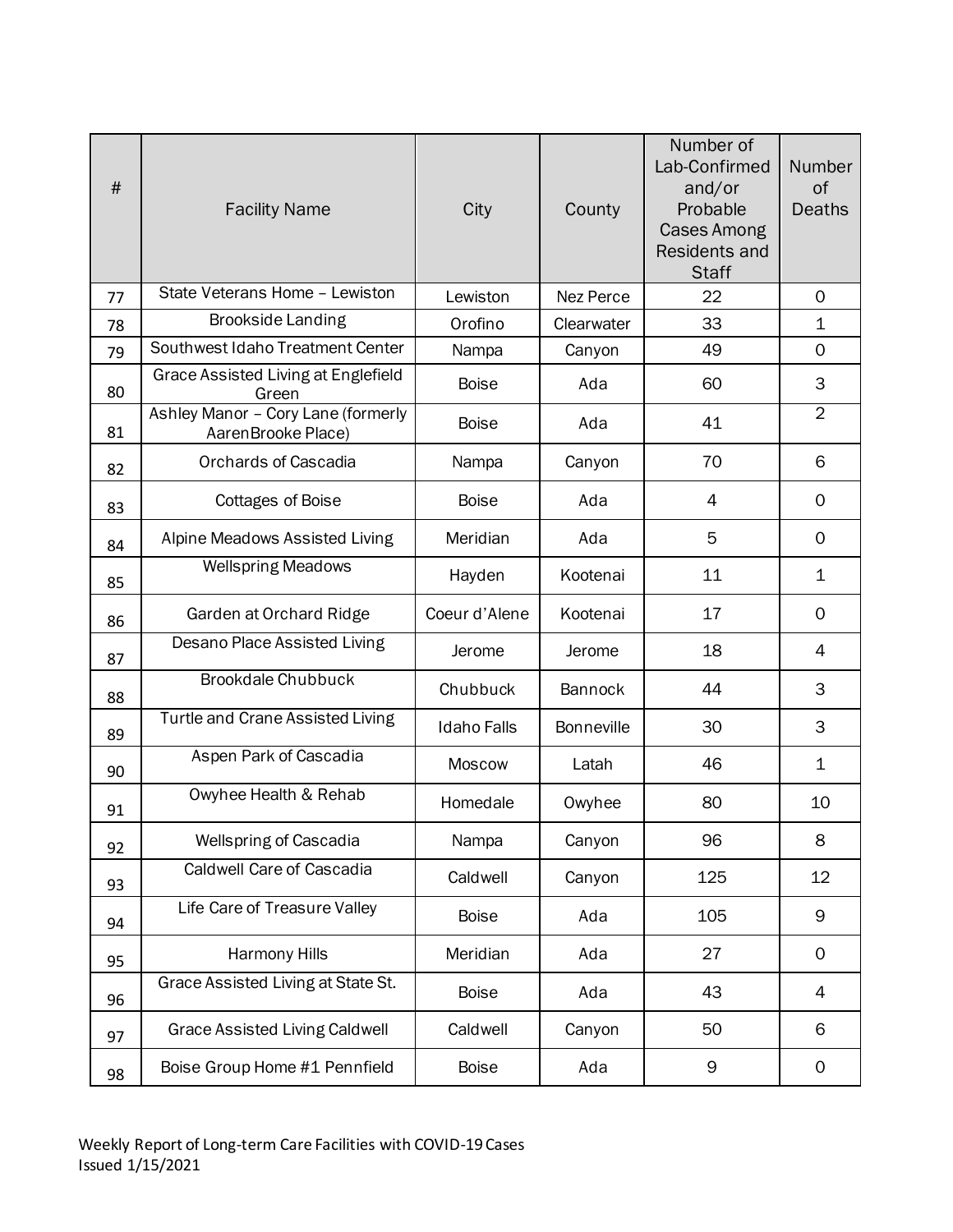| #   | <b>Facility Name</b>                          | City                  | County            | Number of<br>Lab-Confirmed<br>and/or<br>Probable<br><b>Cases Among</b><br>Residents and<br><b>Staff</b> | Number<br>of<br><b>Deaths</b> |
|-----|-----------------------------------------------|-----------------------|-------------------|---------------------------------------------------------------------------------------------------------|-------------------------------|
| 99  | <b>Foxtail Senior Living</b>                  | Eagle                 | Ada               | 10                                                                                                      | $\Omega$                      |
| 100 | <b>Avamere Transitional Care</b>              | <b>Boise</b>          | Ada               | 54                                                                                                      | 3                             |
| 101 | River's Edge Rehab                            | Emmett                | Gem               | 77                                                                                                      | 6                             |
| 102 | <b>Meadow View Assisted Living</b>            | Emmett                | Gem               | 26                                                                                                      | $\mathbf 1$                   |
| 103 | <b>Bristol Heights Assisted Living</b>        | Coeur d'Alene         | Kootenai          | 4                                                                                                       | 1                             |
| 104 | Grangeville Health & Rehab Center             | Grangeville           | Idaho             | 54                                                                                                      | 8                             |
| 105 | <b>Riverview Rehabilitation</b>               | <b>Boise</b>          | Ada               | 8                                                                                                       | 1                             |
| 106 | <b>Copper Summit Assisted Living</b>          | Pocatello             | Bannock           | 10                                                                                                      | $\mathbf 0$                   |
| 107 | Gables Assisted Living of Blackfoot<br>1      | Blackfoot             | <b>Bingham</b>    | 9                                                                                                       | $\mathbf 0$                   |
| 108 | Boise Group Home #2 Molly Court               | <b>Boise</b>          | Ada               | 10                                                                                                      | $\mathbf 0$                   |
| 109 | Power County Nursing Home                     | <b>American Falls</b> | Power             | 24                                                                                                      | $\mathbf 0$                   |
| 110 | Wedgewood Terrace                             | Lewiston              | Nez Perce         | 54                                                                                                      | $\overline{2}$                |
| 111 | Royal Plaza - Lewiston                        | Lewiston              | Nez Perce         | 20                                                                                                      | $\mathbf 0$                   |
| 112 | Brookdale Coeur d'Alene                       | Coeur d'Alene         | Kootenai          | 23                                                                                                      | $\overline{2}$                |
| 113 | Valley Vista Care - Sandpoint                 | Sandpoint             | <b>Bonner</b>     | 13                                                                                                      | $\mathbf 0$                   |
| 114 | Life Care of Post Falls                       | Post Falls            | Kootenai          | 27                                                                                                      | $\overline{2}$                |
| 115 | The Bridge at Post Falls                      | Post Falls            | Kootenai          | 39                                                                                                      | 3                             |
| 116 | Country Living Retirement of<br>Mountain Home | Mountain<br>Home      | Elmore            | 29                                                                                                      | $\mathbf 0$                   |
| 117 | Boise Group Home #4 Eshelman                  | <b>Boise</b>          | Ada               | 10                                                                                                      | 0                             |
| 118 | <b>Cottages of Mountain Home</b>              | Mountain<br>Home      | Elmore            | $\overline{2}$                                                                                          | $\mathbf 0$                   |
| 119 | <b>Broadway Hills</b>                         | Idaho Falls           | <b>Bonneville</b> | $\mathbf 1$                                                                                             | $\mathsf{O}\xspace$           |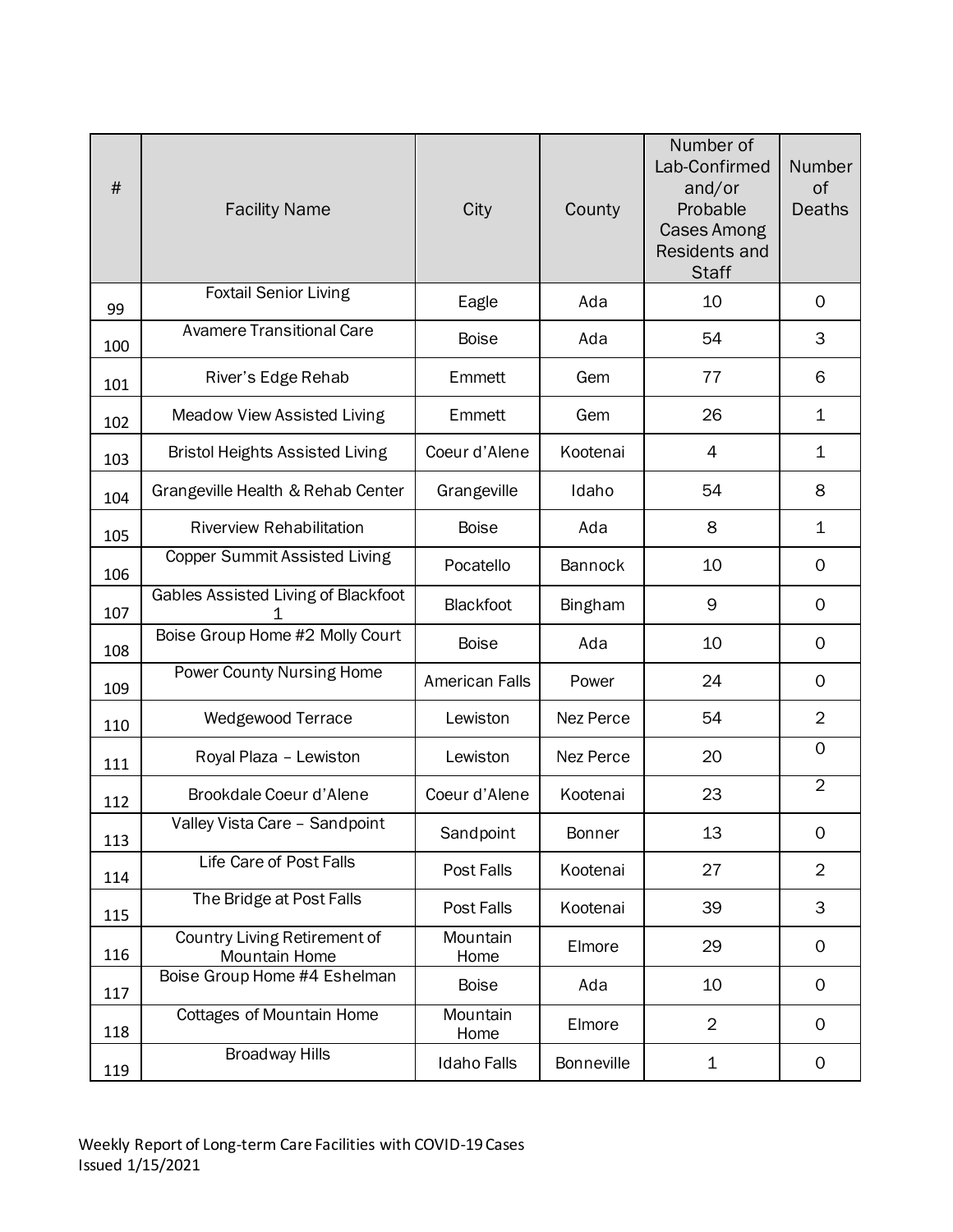| #   | <b>Facility Name</b>                       | City               | County            | Number of<br>Lab-Confirmed<br>and/or<br>Probable<br><b>Cases Among</b><br><b>Residents and</b><br><b>Staff</b> | Number<br>of<br><b>Deaths</b> |
|-----|--------------------------------------------|--------------------|-------------------|----------------------------------------------------------------------------------------------------------------|-------------------------------|
| 120 | Park Place Assisted Living of Boise        | <b>Boise</b>       | Ada               | 64                                                                                                             | 3                             |
| 121 | Stonebridge Assisted Living of<br>Hagerman | Hagerman           | Gooding           | 22                                                                                                             | $\mathbf 1$                   |
| 122 | Gables Assisted Living of Caldwell         | Caldwell           | Canyon            | 31                                                                                                             | 5                             |
| 123 | Ashley Manor - Harmony                     | <b>Boise</b>       | Ada               | 19                                                                                                             | $\overline{2}$                |
| 124 | MorningStar of Idaho Falls                 | <b>Idaho Falls</b> | <b>Bonneville</b> | 36                                                                                                             | $\overline{4}$                |
| 125 | Good Samaritan Society - Boise<br>Village  | <b>Boise</b>       | Ada               | 30                                                                                                             | $\mathbf 1$                   |
| 126 | <b>Paramount Parks</b>                     | Eagle              | Ada               | 46                                                                                                             | 3                             |
| 127 | Stonebridge Assisted Living of<br>Wendell  | Wendell            | Gooding           | 17                                                                                                             | $\overline{2}$                |
| 128 | Oneida Long Term Care Facility             | Malad              | Oneida            | 30                                                                                                             | $\mathbf{1}$                  |
| 129 | Heron Place                                | Nampa              | Canyon            | 25                                                                                                             | 3                             |
| 130 | Quail Ridge                                | Pocatello          | Bannock           | 21                                                                                                             | $\mathbf{1}$                  |
| 131 | Gem Village Assisted Living                | Blackfoot          | <b>Bingham</b>    | 36                                                                                                             | 0                             |
| 132 | <b>Bingham Memorial Skilled Nursing</b>    | Blackfoot          | <b>Bingham</b>    | 8                                                                                                              | $\mathbf 0$                   |
| 133 | <b>Gateway Transitional Care Center</b>    | Pocatello          | Bannock           | 119                                                                                                            | 10                            |
| 134 | Gables of Blackfoot II                     | <b>Bingham</b>     | Blackfoot         | 24                                                                                                             | 0                             |
| 135 | Communicare #5 Kuna                        | Kuna               | Ada               | 1                                                                                                              | 0                             |
| 136 | Desano Place Shoshone                      | Shoshone           | Lincoln           | 9                                                                                                              | 1                             |
| 137 | Grace Memory Care                          | <b>Boise</b>       | Ada               | 21                                                                                                             | 3                             |
| 138 | Tomorrow's Hope - Deb                      | Meridian           | Ada               | 9                                                                                                              | $\mathsf{O}$                  |
| 139 | <b>Bridgeview Estates</b>                  | <b>Twin Falls</b>  | <b>Twin Falls</b> | 96                                                                                                             | 15                            |
| 140 | <b>Edgewood Spring Creek Ustick</b>        | <b>Boise</b>       | Ada               | 20                                                                                                             | $\mathbf{1}$                  |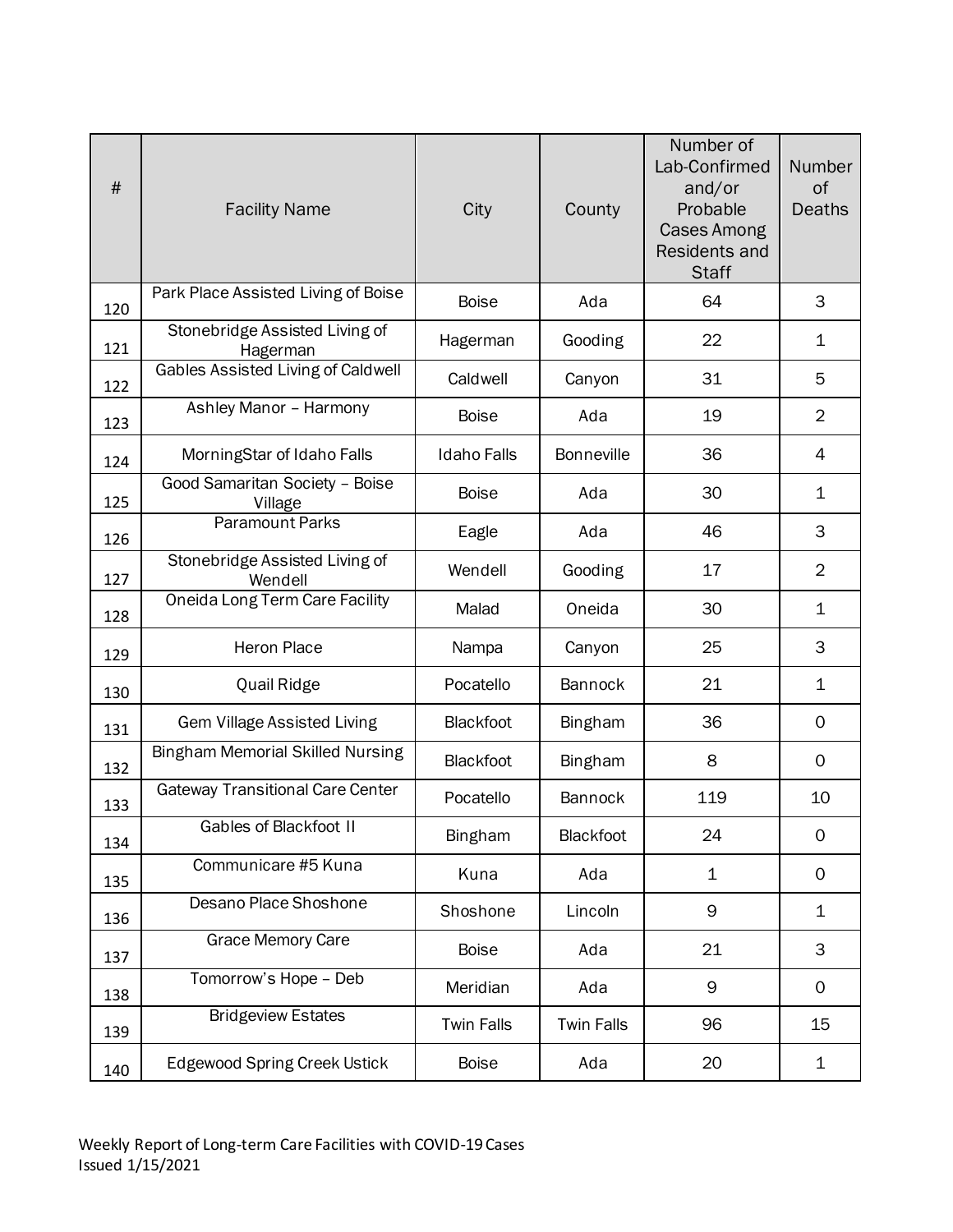| #   | <b>Facility Name</b>                           | City               | County            | Number of<br>Lab-Confirmed<br>and/or<br>Probable<br><b>Cases Among</b><br><b>Residents and</b><br><b>Staff</b> | Number<br>of<br><b>Deaths</b> |
|-----|------------------------------------------------|--------------------|-------------------|----------------------------------------------------------------------------------------------------------------|-------------------------------|
| 141 | Gables of Ammon                                | Ammon              | <b>Bonneville</b> | 38                                                                                                             | $\overline{4}$                |
| 142 | Tambree Meadows Assisted Living                | <b>Idaho Falls</b> | <b>Bonneville</b> | 40                                                                                                             | $\mathbf{1}$                  |
| 143 | <b>Briarwood Assisted Living</b>               | Rexburg            | Madison           | $\overline{7}$                                                                                                 | $\mathbf 0$                   |
| 144 | <b>Basil Celany Living Center</b>              | <b>Boise</b>       | Ada               | $\overline{7}$                                                                                                 | $\mathbf 0$                   |
| 145 | <b>Hettinger Living Center</b>                 | <b>Boise</b>       | Ada               | 5                                                                                                              | $\mathbf 0$                   |
| 146 | BrightStar Care Homes - Taft                   | <b>Boise</b>       | Ada               | 3                                                                                                              | $\mathbf 1$                   |
| 147 | Edgewood Eagle                                 | Eagle              | Ada               | 8                                                                                                              | $\mathbf 1$                   |
| 148 | Rosetta of Burley                              | <b>Burley</b>      | Cassia            | 5                                                                                                              | $\mathbf 1$                   |
| 149 | Independent Living Services -<br>Summerwind    | <b>Boise</b>       | Ada               | $\mathbf 1$                                                                                                    | 0                             |
| 150 | Boise Group Home #8 Delmar                     | <b>Boise</b>       | Ada               | 3                                                                                                              | 0                             |
| 151 | Lodge at Fairway Forest                        | Coeur d'Alene      | Kootenai          | 3                                                                                                              | $\mathbf 1$                   |
| 152 | Gables of Shelley                              | <b>Shelley</b>     | <b>Bingham</b>    | 19                                                                                                             | $\overline{2}$                |
| 153 | <b>Cottages of McCall</b>                      | <b>McCall</b>      | Valley            | $\mathbf 1$                                                                                                    | 0                             |
| 154 | <b>Midland Manor</b>                           | Nampa              | Canyon            | $\overline{4}$                                                                                                 | 0                             |
| 155 | Grace at Chubbuck                              | Chubbuck           | Bannock           | $\overline{2}$                                                                                                 | 0                             |
| 156 | MorningStar Memory Care at<br>Englefield Green | <b>Boise</b>       | Ada               | 34                                                                                                             | $\mathbf 1$                   |
| 157 | Creekside Inn Assisted Living                  | Coeur d'Alene      | Kootenai          | $\mathbf 1$                                                                                                    | 0                             |
| 158 | Grace Assisted Living - Twin Falls             | <b>Twin Falls</b>  | <b>Twin Falls</b> | 44                                                                                                             | 3                             |
| 159 | Communicare #2 Boone                           | Nampa              | Canyon            | 12                                                                                                             | 0                             |
| 160 | Salubria Center                                | Cambridge          | Washington        | 18                                                                                                             | 0                             |
| 161 | <b>Belmont Care Center Crestview</b>           | Pocatello          | <b>Bannock</b>    | 10                                                                                                             | 0                             |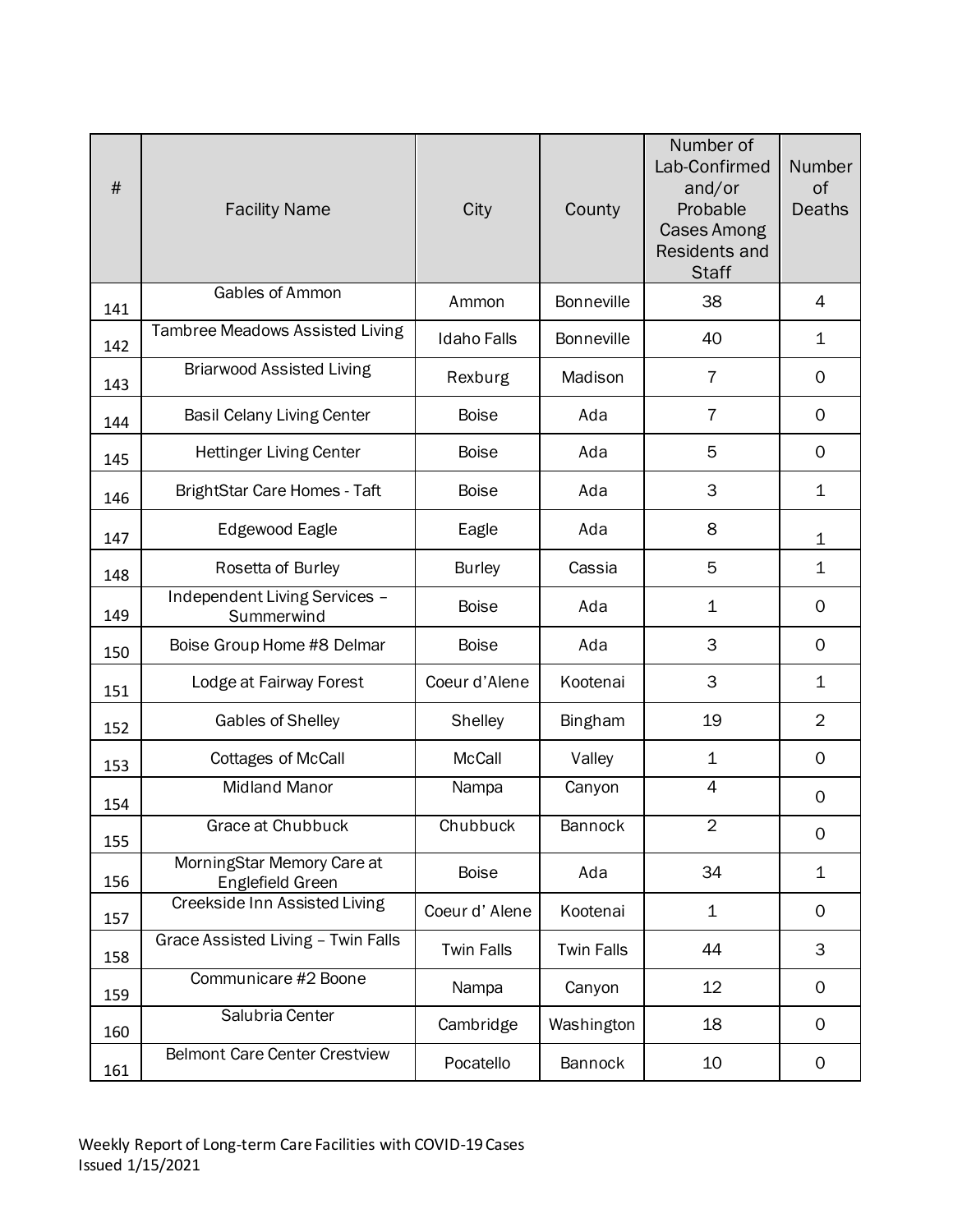| #   | <b>Facility Name</b>                            | City                 | County            | Number of<br>Lab-Confirmed<br>and/or<br>Probable<br><b>Cases Among</b><br><b>Residents and</b><br><b>Staff</b> | Number<br>of<br><b>Deaths</b> |
|-----|-------------------------------------------------|----------------------|-------------------|----------------------------------------------------------------------------------------------------------------|-------------------------------|
| 162 | <b>Cottages of Emmett</b>                       | Emmett               | Gem               | $\overline{4}$                                                                                                 | $\mathbf 0$                   |
| 163 | <b>Country Comfort Residential Care</b>         | Coeur d'Alene        | Kootenai          | 1                                                                                                              | $\mathbf 0$                   |
| 164 | Emerson House at Riverpointe                    | Garden City          | Ada               | 24                                                                                                             | 4                             |
| 165 | <b>Woodland Assisted Living</b>                 | Buhl                 | <b>Twin Falls</b> | 3                                                                                                              | $\mathbf 0$                   |
| 166 | Syringa Place                                   | <b>Twin Falls</b>    | <b>Twin Falls</b> | 4                                                                                                              | $\mathbf 0$                   |
| 167 | Countryside Care and Rehab                      | Rupert               | Minidoka          | 43                                                                                                             | 5                             |
| 168 | <b>Cottages of Payette</b>                      | Payette              | Payette           | 7                                                                                                              | $\mathbf 0$                   |
| 169 | Diamond Peak of Gooding                         | Gooding              | Gooding           | 3                                                                                                              | $\mathbf 0$                   |
| 170 | Aspen Transitional Rehab                        | Meridian             | Ada               | 42                                                                                                             | 3                             |
| 171 | Cottages at Lochsa Falls                        | Meridian             | Ada               | 8                                                                                                              | $\mathbf 0$                   |
| 172 | Huckleberry Retirement Homes II                 | Sandpoint            | <b>Bonner</b>     | 3                                                                                                              | $\overline{2}$                |
| 173 | <b>Boundary County Nursing Home</b>             | <b>Bonners Ferry</b> | Boundary          | 12                                                                                                             | $\mathbf 0$                   |
| 174 | Good Samaritan Society - Silver<br>Wood Village | Silverton            | Shoshone          | 19                                                                                                             | $\mathbf 0$                   |
| 175 | Apple Valley Residence                          | Emmett               | Gem               | 35                                                                                                             | $\mathbf 1$                   |
| 176 | <b>Ashton Memorial Living Center</b>            | Ashton               | Fremont           | 10                                                                                                             | $\mathbf 0$                   |
| 177 | Bear Lake Manor                                 | Montpelier           | Bear Lake         | $\overline{7}$                                                                                                 | $\mathbf 0$                   |
| 178 | Poplar Grove Assisted Living                    | Glenns Ferry         | Elmore            | 14                                                                                                             | 0                             |
| 179 | Independent Living Services - Five<br>Mile      | <b>Boise</b>         | Ada               | 24                                                                                                             | 0                             |
| 180 | <b>Broadway Fields Assisted Living</b>          | <b>Idaho Falls</b>   | <b>Bonneville</b> | 14                                                                                                             | 0                             |
| 181 | Weiser Care of Cascadia                         | Weiser               | Washington        | 64                                                                                                             | 6                             |
| 182 | Lakeside Assisted Living                        | Winchester           | Lewis             | 32                                                                                                             | $\overline{2}$                |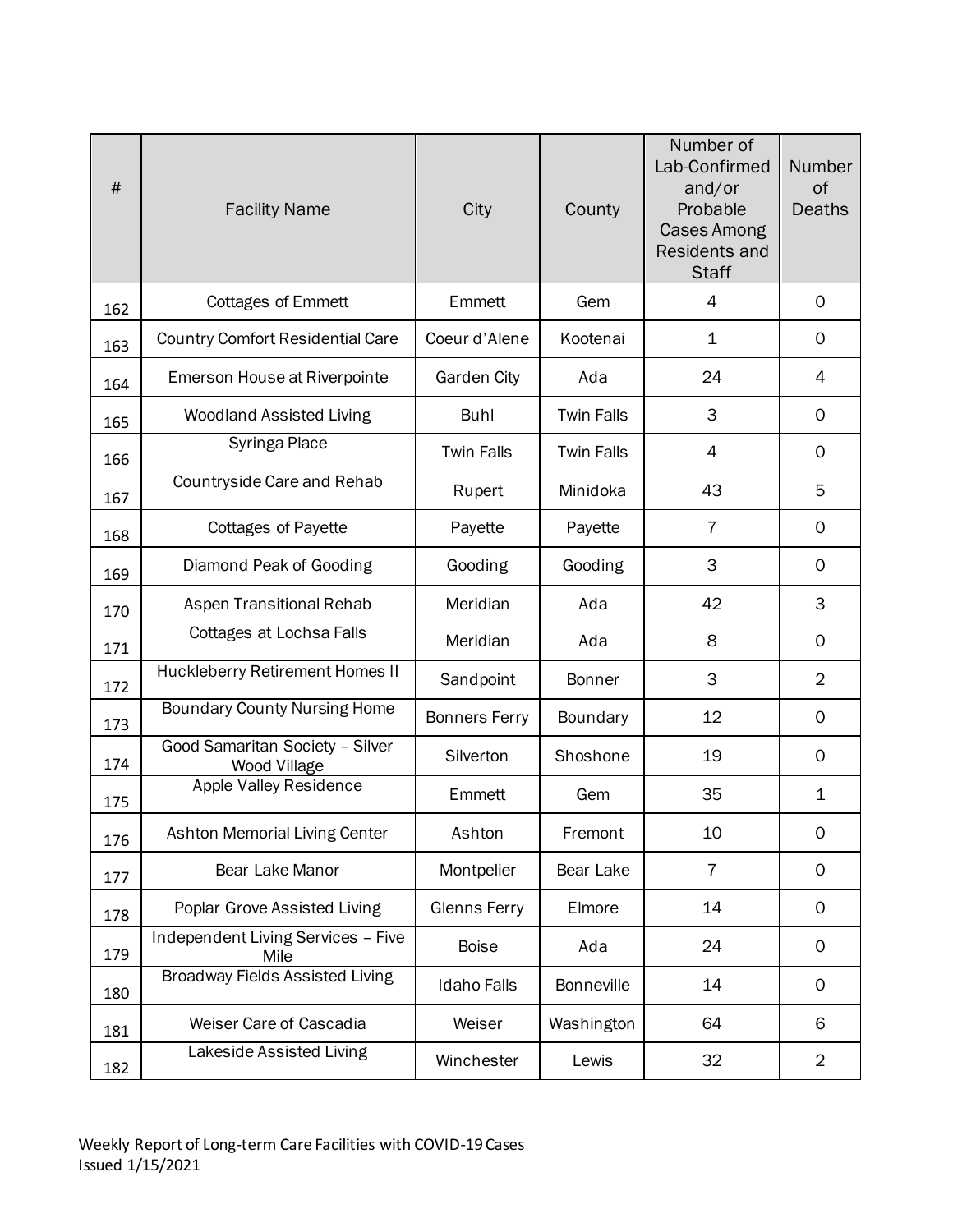| #              | <b>Facility Name</b>                  | City                                      | County            | Number of<br>Lab-Confirmed<br>and/or<br>Probable<br><b>Cases Among</b><br>Residents and<br><b>Staff</b> | Number<br>of<br><b>Deaths</b> |
|----------------|---------------------------------------|-------------------------------------------|-------------------|---------------------------------------------------------------------------------------------------------|-------------------------------|
| 183            | <b>Generations Assisted Living</b>    | Rathdrum                                  | Kootenai          | 8                                                                                                       | 0                             |
| 184            | Valley Vista Care - St. Maries        | St. Maries                                | Benewah           | 22                                                                                                      | $\mathbf 0$                   |
| 185            | <b>Overland Court Senior Living</b>   | <b>Boise</b>                              | Ada               | 30                                                                                                      | 7                             |
| 186            | Trinity at 1 <sup>st</sup> Street     | Meridian                                  | Ada               | 7                                                                                                       | $\mathbf 0$                   |
|                |                                       | <b>Facilities with Resolved Outbreaks</b> |                   |                                                                                                         |                               |
| 1              | Honeysuckle Senior Living             | Hayden                                    | Kootenai          | 1                                                                                                       | $\mathbf 0$                   |
| $\overline{2}$ | <b>Harmony Place</b>                  | <b>Twin Falls</b>                         | <b>Twin Falls</b> | 5                                                                                                       | $\mathbf 0$                   |
| 3              | Ashley Manor - Midland                | Nampa                                     | Canyon            | $\overline{7}$                                                                                          | $\mathbf 1$                   |
| 4              | Aspire - Milliken                     | Nampa                                     | Canyon            | 10                                                                                                      | $\mathbf 0$                   |
| 5              | Sage Grove                            | Rigby                                     | Jefferson         | 3                                                                                                       | 0                             |
| 6              | Family Life, Nampa                    | Nampa                                     | Canyon            | $\overline{4}$                                                                                          | $\mathbf 0$                   |
| 7              | Aspire - Fieldstone                   | Meridian                                  | Ada               | 12                                                                                                      | $\mathbf 0$                   |
| 8              | <b>Autumn Cove</b>                    | <b>Star</b>                               | Ada               | 5                                                                                                       | $\mathbf 1$                   |
| 9              | <b>Aspen Valley Senior Living</b>     | <b>Boise</b>                              | Ada               | 13                                                                                                      | $\overline{2}$                |
| 10             | South Bannock Home                    | Pocatello                                 | Bannock           | 21                                                                                                      | $\mathbf 0$                   |
| 11             | <b>Olympus Heights Home</b>           | Pocatello                                 | Bannock           | 11                                                                                                      | $\mathbf 0$                   |
| 12             | <b>Harbor Assisted Living</b>         | Nampa                                     | Canyon            | $\mathbf 1$                                                                                             | $\mathbf 0$                   |
| 13             | North Star Assisted Living            | Coeur d'Alene                             | Kootenai          | 5                                                                                                       | $\mathbf 0$                   |
| 14             | Tomorrow's Hope-Nampa                 | Nampa                                     | Canyon            | 9                                                                                                       | $\mathsf{O}\xspace$           |
| 15             | Tomorrow's Hope - Eagle               | Eagle                                     | Ada               | 10                                                                                                      | $\Omega$                      |
| 16             | Ashley Manor - Hyde Park              | <b>Boise</b>                              | Ada               | $\mathbf 1$                                                                                             | 1                             |
| 17             | Ivy Place & Amber Lane                | <b>Boise</b>                              | Ada               | $\mathbf 1$                                                                                             | $\mathbf 1$                   |
| 18             | <b>Cottages of Weiser</b>             | Weiser                                    | Washington        | 18                                                                                                      | $\mathbf 0$                   |
| 19             | Pacifica Senior Living Pinehurst      | Pinehurst                                 | Shoshone          | 7                                                                                                       | $\mathbf 0$                   |
| 20             | Ashley Manor - Eagle House #2         | Eagle                                     | Ada               | $\mathbf 1$                                                                                             | $\mathsf{O}\xspace$           |
| 21             | Tomorrow's Hope - Sapphire            | Meridian                                  | Ada               | $\overline{2}$                                                                                          | $\mathbf 1$                   |
| 22             | <b>Meadows Assisted Living Center</b> | Salmon                                    | Lemhi             | $\overline{1}$                                                                                          | $\mathsf{O}\xspace$           |
| 23             | McCoy House Group Home                | Pocatello                                 | Bannock           | 18                                                                                                      | 0                             |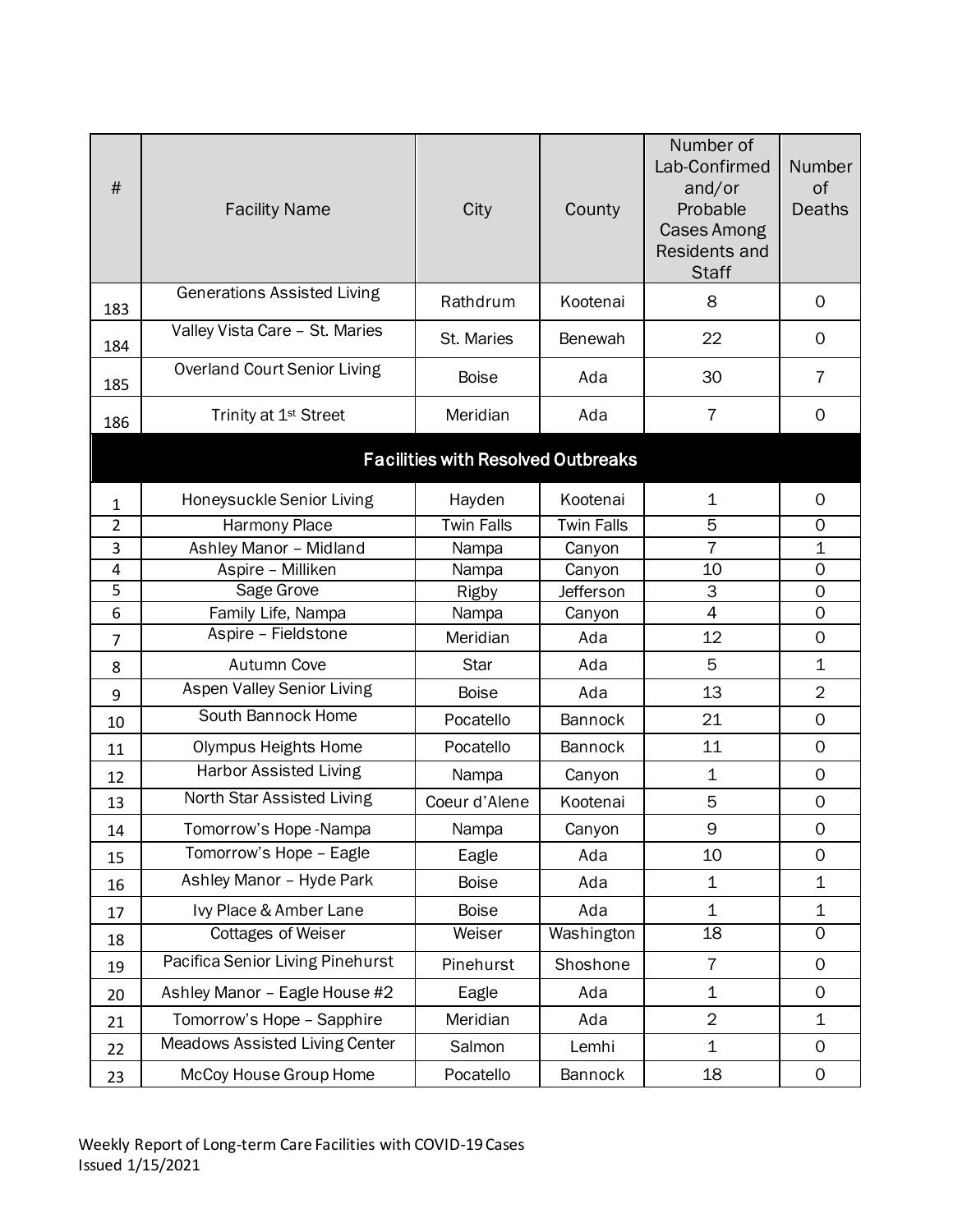| #  | <b>Facility Name</b>                                    | City               | County            | Number of<br>Lab-Confirmed<br>and/or<br>Probable<br><b>Cases Among</b><br><b>Residents and</b><br><b>Staff</b> | Number<br>of<br><b>Deaths</b> |
|----|---------------------------------------------------------|--------------------|-------------------|----------------------------------------------------------------------------------------------------------------|-------------------------------|
| 24 | <b>Aging Gracefully</b>                                 | Nampa              | Canyon            | 10                                                                                                             | $\mathbf 1$                   |
| 25 | CommuniCare #7 Cougar                                   | Nampa              | Canyon            | 6                                                                                                              | 0                             |
| 26 | Gables of Idaho Falls Assisted<br>Living                | <b>Idaho Falls</b> | <b>Bonneville</b> | 14                                                                                                             | $\overline{2}$                |
| 27 | Royal Villa Care Center                                 | Payette            | Payette           | 17                                                                                                             | $\mathbf{1}$                  |
| 28 | <b>Copper Springs Senior Living</b>                     | Meridian           | Ada               | 86                                                                                                             | 16                            |
| 29 | Life Care of Boise                                      | <b>Boise</b>       | Ada               | 75                                                                                                             | 10                            |
| 30 | <b>Edgewood Spring Creek Soda</b><br>Springs            | Soda Springs       | Caribou           | 1                                                                                                              | 0                             |
| 31 | <b>Edgewood Spring Creek Fruitland</b>                  | Fruitland          | Payette           | $\overline{4}$                                                                                                 | $\mathbf{1}$                  |
| 32 | Communicare #6 Weiser                                   | Weiser             | Washington        | 26                                                                                                             | $\overline{2}$                |
| 33 | Ashley Manor - Beverly Hills                            | Payette            | Payette           | $\mathbf 1$                                                                                                    | $\mathbf 0$                   |
| 34 | The Cottages - Meridian                                 | Meridian           | Ada               | 8                                                                                                              | $\mathsf{O}$                  |
| 35 | Whispering Pines Assisted Living                        | Downey             | Bannock           | $\mathbf 1$                                                                                                    | $\mathbf 0$                   |
| 36 | CommuniCare #8 Lincoln                                  | Jerome             | Jerome            | 15                                                                                                             | $\mathbf 1$                   |
| 37 | <b>Indianhead Estates</b>                               | Weiser             | Washington        | $\overline{7}$                                                                                                 | 0                             |
| 38 | <b>Cherry Ridge Center</b>                              | Emmett             | Gem               | 43                                                                                                             | $\overline{4}$                |
| 39 | Tomorrow's Hope - Lavin                                 | Meridian           | Ada               | 8                                                                                                              | 0                             |
| 40 | Desano Place Assisted Living                            | Gooding            | Gooding           | 13                                                                                                             | $\mathbf 1$                   |
| 41 | Veranda Senior Living - Barber<br><b>Station</b>        | <b>Boise</b>       | Ada               | 27                                                                                                             | 5                             |
| 42 | <b>Magic Valley Manor</b>                               | Wendell            | Gooding           | 1                                                                                                              | 0                             |
| 43 | <b>Overland Court Generations</b><br><b>Memory Care</b> | <b>Boise</b>       | Ada               | 29                                                                                                             | 3                             |
| 44 | Pacifica Senior Living Coeur d'Alene                    | Coeur d'Alene      | Kootenai          | 15                                                                                                             | 3                             |
| 45 | <b>Brookdale Boise Parkcenter</b>                       | <b>Boise</b>       | Ada               | 13                                                                                                             | $\mathsf{O}$                  |
| 46 | Cottages of Nampa                                       | Nampa              | Canyon            | 12                                                                                                             | 0                             |
| 47 | Ashley Manor - Lincoln                                  | Jerome             | Jerome            | 20                                                                                                             | $\mathbf 1$                   |
| 48 | <b>Desert View Care</b>                                 | <b>Buhl</b>        | <b>Twin Falls</b> | 48                                                                                                             | $\overline{2}$                |
| 49 | Seven Oaks Community Home -<br>Elm                      | Post Falls         | Kootenai          | 8                                                                                                              | 0                             |
| 50 | Seven Oaks Community Home -<br>Larri Lee                | Post Falls         | Kootenai          | 6                                                                                                              | 0                             |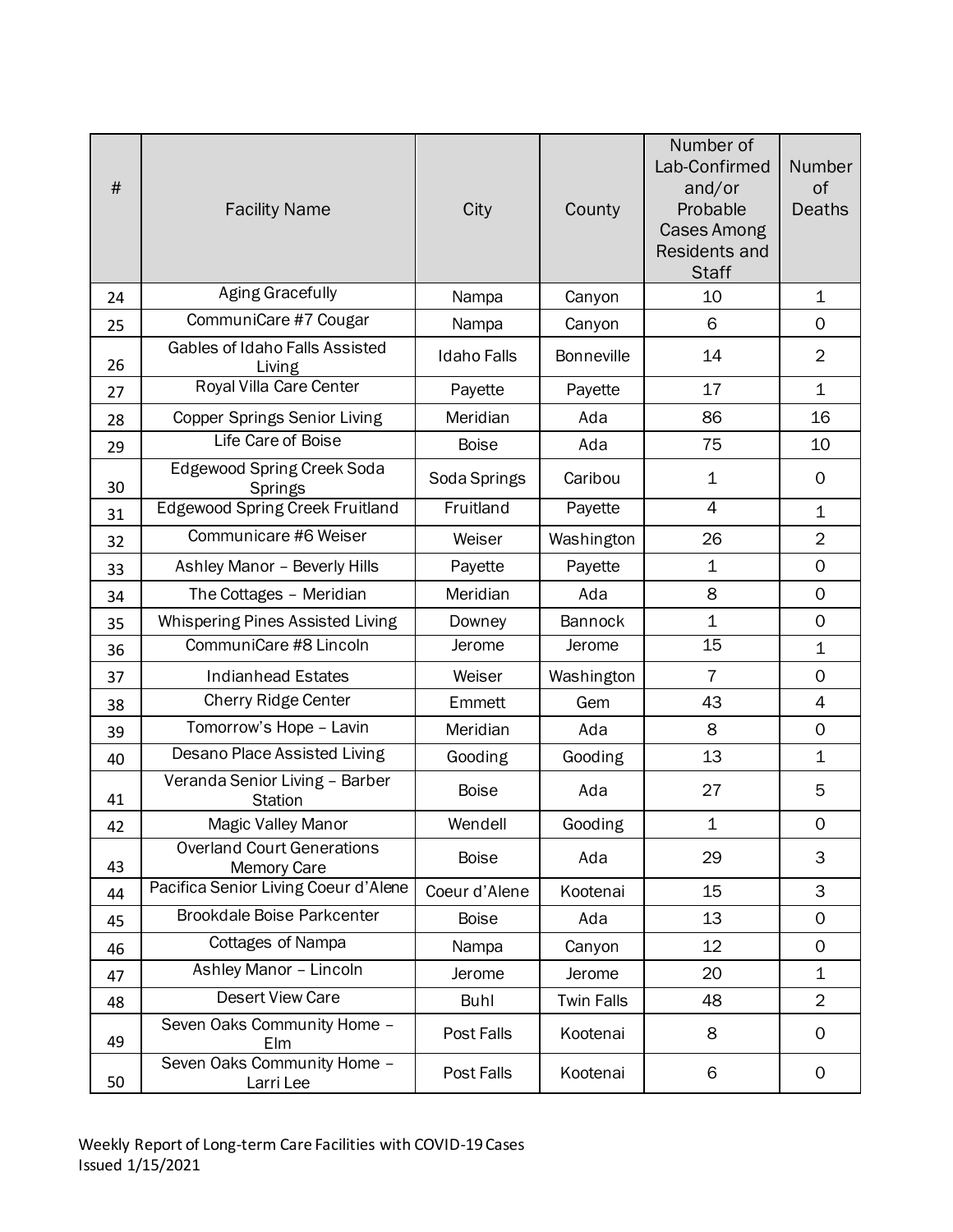| #  | <b>Facility Name</b>                                       | City                  | County            | Number of<br>Lab-Confirmed<br>and/or<br>Probable<br><b>Cases Among</b><br><b>Residents and</b><br><b>Staff</b> | Number<br>of<br><b>Deaths</b> |
|----|------------------------------------------------------------|-----------------------|-------------------|----------------------------------------------------------------------------------------------------------------|-------------------------------|
| 51 | Seven Oaks Community Home -<br>Stephanie                   | Post Falls            | Kootenai          | 3                                                                                                              | $\mathbf 0$                   |
| 52 | Seven Oaks Community Home -<br>Tybalt                      | Post Falls            | Kootenai          | 7                                                                                                              | $\mathbf 0$                   |
| 53 | Madison Carriage Cove                                      | Rexburg               | Madison           | 21                                                                                                             | $\mathbf{O}$                  |
| 54 | Lily and Syringa Assisted Living                           | <b>Idaho Falls</b>    | <b>Bonneville</b> | 18                                                                                                             | 3                             |
| 55 | Diamond Peak Health Care of<br>Challis                     | Challis               | Custer            | 18                                                                                                             | 1                             |
| 56 | Ashley Manor - Buttercup Trail                             | Kimberly              | <b>Twin Falls</b> | 13                                                                                                             | $\mathbf{1}$                  |
| 57 | Edgewood Spring Creek American<br>Falls                    | <b>American Falls</b> | Power             | 10                                                                                                             | $\mathbf 1$                   |
| 58 | Independence Home                                          | Pocatello             | Bannock           | 6                                                                                                              | $\mathbf 0$                   |
| 59 | Diamond Peak of Burley                                     | <b>Burley</b>         | Cassia            | 5                                                                                                              | $\mathbf 0$                   |
| 60 | <b>Hillcrest Home</b>                                      | <b>Twin Falls</b>     | <b>Twin Falls</b> | $\mathbf 1$                                                                                                    | $\mathbf 0$                   |
| 61 | Vista Assisted Living (now Etosha<br>Assisted Living)      | Rupert                | Minidoka          | 20                                                                                                             | $\mathbf 1$                   |
| 62 | <b>Guardian Angel Homes</b>                                | Post Falls            | Kootenai          | 32                                                                                                             | 9                             |
| 63 | Ivy Court                                                  | Coeur d'Alene         | Kootenai          | 68                                                                                                             | 15                            |
| 64 | Silvercreek Assisted Living                                | Hailey                | <b>Blaine</b>     | 9                                                                                                              | $\mathbf 0$                   |
| 65 | Pocatello Assisted Living Center -<br><b>Willard House</b> | Pocatello             | Bannock           | $\mathbf 1$                                                                                                    | $\mathbf 0$                   |
| 66 | Autumn Haven Assisted Living                               | Rupert                | Minidoka          | 9                                                                                                              | $\mathbf 0$                   |
| 67 | Clear Creek Home                                           | <b>Twin Falls</b>     | <b>Twin Falls</b> | 15                                                                                                             | $\mathsf{O}\xspace$           |
| 68 | Autumn Breeze                                              | Buhl                  | Twin Falls        | 16                                                                                                             | 3                             |
| 69 | Evergreen Place Assisted Living                            | <b>Buhl</b>           | <b>Twin Falls</b> | 18                                                                                                             | $\overline{2}$                |
| 70 | <b>Trinity Assisted Living</b>                             | <b>Boise</b>          | Ada               | 7                                                                                                              | $\mathbf 1$                   |
| 71 | Park Place Assisted Living                                 | Nampa                 | Canyon            | $\overline{7}$                                                                                                 | $\mathbf 0$                   |
| 72 | <b>River Rock Assisted Living</b>                          | <b>Buhl</b>           | <b>Twin Falls</b> | 28                                                                                                             | 4                             |
| 73 | Courtyard at Coeur d'Alene                                 | Coeur d'Alene         | Kootenai          | 41                                                                                                             | 6                             |
| 74 | <b>Community Restorium</b>                                 | <b>Bonners Ferry</b>  | Boundary          | $\,6$                                                                                                          | $\mathbf 0$                   |
| 75 | Harmony House Assisted Living                              | Hayden                | Kootenai          | 3                                                                                                              | $\mathsf{O}$                  |
| 76 | Hearthstone Village                                        | Kootenai              | <b>Bonner</b>     | $\overline{2}$                                                                                                 | $\mathsf{O}$                  |
| 77 | Mini Cassia Care Center                                    | <b>Burley</b>         | Cassia            | 87                                                                                                             | $\overline{2}$                |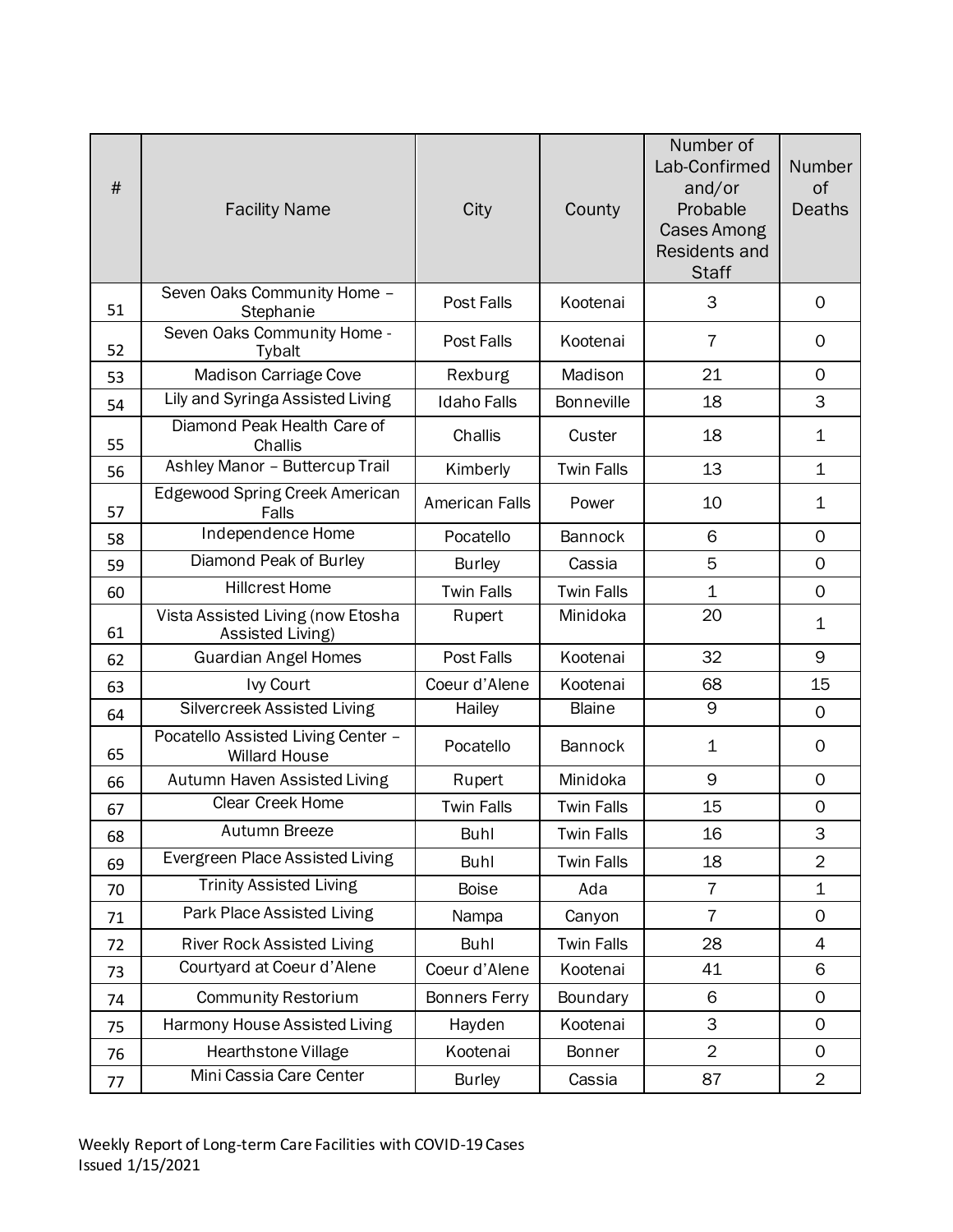| #   | <b>Facility Name</b>                    | City                 | County            | Number of<br>Lab-Confirmed<br>and/or<br>Probable<br><b>Cases Among</b><br>Residents and<br><b>Staff</b> | Number<br>of<br><b>Deaths</b> |
|-----|-----------------------------------------|----------------------|-------------------|---------------------------------------------------------------------------------------------------------|-------------------------------|
| 78  | The Wildflower of Rigby                 | Rigby                | Jefferson         | $\mathbf 1$                                                                                             | $\mathbf 0$                   |
| 79  | Willows Retirement & Assisted<br>Living | Blackfoot            | Bingham           | 19                                                                                                      | $\overline{2}$                |
| 80  | Regency Columbia Village                | <b>Boise</b>         | Ada               | 23                                                                                                      | 6                             |
| 81  | Golden Years Oak Crest                  | Meridian             | Ada               | 12                                                                                                      | $\mathbf 1$                   |
| 82  | <b>Blake View Home</b>                  | <b>Twin Falls</b>    | <b>Twin Falls</b> | $\overline{2}$                                                                                          | $\overline{0}$                |
| 83  | <b>Creekside Care Center</b>            | Jerome               | Jerome            | 3                                                                                                       | $\mathbf 0$                   |
| 84  | <b>Streamside Assisted Living</b>       | Nampa                | Canyon            | 32                                                                                                      | 3                             |
| 85  | The Lodge at Riverside Harbor           | Post Falls           | Kootenai          | 9                                                                                                       | $\mathbf 0$                   |
| 86  | Golden Years Kimra                      | Meridian             | Ada               | 9                                                                                                       | $\mathbf 1$                   |
| 87  | Luther Park at Sandpoint                | Sandpoint            | <b>Bonner</b>     | 20                                                                                                      | $\mathbf 1$                   |
| 88  | Peterson Place Assisted Living          | Hayden               | Kootenai          | 3                                                                                                       | $\mathbf 0$                   |
| 89  | Mountain Valley of Cascadia             | Kellogg              | Shoshone          | 84                                                                                                      | 15                            |
| 90  | <b>Willow Place Assisted Living</b>     | <b>Twin Falls</b>    | <b>Twin Falls</b> | 3                                                                                                       | $\mathbf 0$                   |
| 91  | Ashley Manor - Parkview                 | <b>Twin Falls</b>    | <b>Twin Falls</b> | 34                                                                                                      | 3                             |
| 92  | Oak Creek                               | Kimberly             | <b>Twin Falls</b> | 61                                                                                                      | $\overline{4}$                |
| 93  | Cenoma House                            | <b>Twin Falls</b>    | <b>Twin Falls</b> | $\mathbf 1$                                                                                             | $\mathbf{1}$                  |
| 94  | Rosetta of Twin Falls                   | <b>Twin Falls</b>    | <b>Twin Falls</b> | 10                                                                                                      | $\mathbf 0$                   |
| 95  | Alpine Manor                            | Kimberly             | <b>Twin Falls</b> | 15                                                                                                      | $\mathbf 0$                   |
| 96  | Gables of Pocatello 1                   | Pocatello            | Bannock           | 11                                                                                                      | $\overline{2}$                |
| 97  | Gables of Pocatello II                  | Pocatello            | Bannock           | 1                                                                                                       | 0                             |
| 98  | Ashley Manor - Hawthorne                | Chubbuck             | Bannock           | 9                                                                                                       | $\overline{2}$                |
| 99  | Diamond Peak of Pocatello               | Pocatello            | Bannock           | 3                                                                                                       | $\mathbf 0$                   |
| 100 | <b>Brookdale Pocatello</b>              | Pocatello            | Bannock           | 37                                                                                                      | 5                             |
| 101 | Ashley Manor - Cedar                    | Pocatello            | Bannock           | 5                                                                                                       | $\mathsf{O}\xspace$           |
| 102 | Diamond Peak of Shelley                 | Shelley              | Bingham           | 3                                                                                                       | $\mathbf 0$                   |
| 103 | Independent Living Services<br>Freedom  | <b>Boise</b>         | Ada               | 4                                                                                                       | 0                             |
| 104 | <b>Lincoln County Care Center</b>       | Shoshone             | Lincoln           | 62                                                                                                      | 6                             |
| 105 | Sunset Home Assisted Living             | <b>Bonners Ferry</b> | Boundary          | 6                                                                                                       | 0                             |